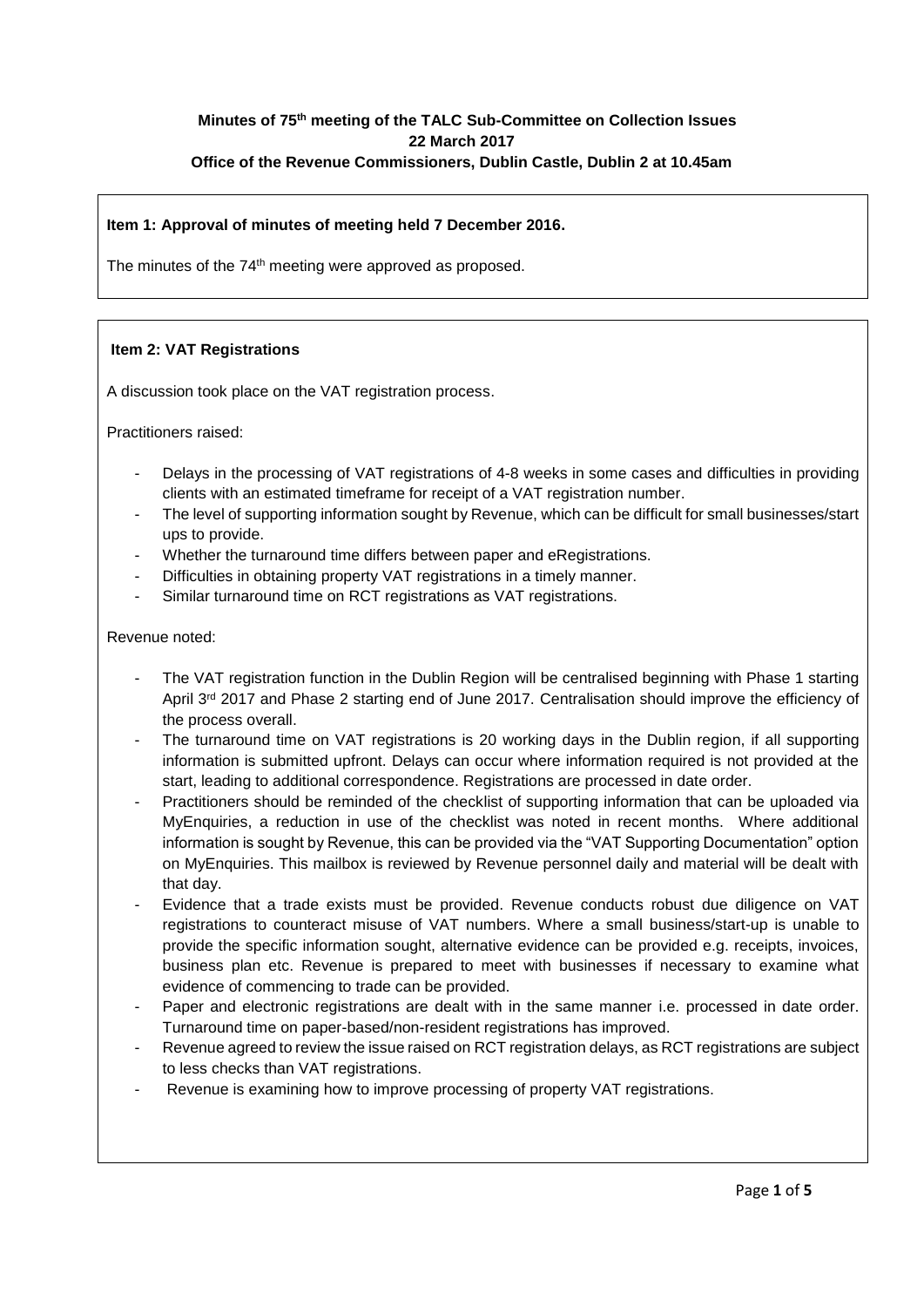Revenue will be enhancing the eRegistration facility in the second half of 2017. This should reduce the number of paper registrations in the system going forward and improve the efficacy of the registration process generally.

Revenue invited some examples of specific cases where significant delays arose on VAT registrations.

The committee thanked the Dublin region Revenue personnel for attending the meeting.

# **Item 3: PAYE Modernisation**

Revenue outlined the rationale for reform of the PAYE reporting regime, e.g. the changing nature of employments, payroll, developments in technology and employee/employer expectations. Revenue want a seamless integration of the real-time reporting regime with the payroll process, to minimise compliance costs. P30s, P45s, P46s, P60s, and P35s will be abolished in the new regime. Employees will have more control over their own taxes to maximise use of their entitlements. It will also improve the accuracy of data received by Revenue on tax deducted.

Revenue acknowledged that considerable work needs to be undertaken to ease the transition to the new regime through engagement with payroll software developers and public communications. They hope that by the end of March 2018 there will be a fully functioning test facility in place.

Revenue provided an outline of some current PAYE reporting statistics.

- 98% of the 110,000 employers with less <5 employees, filed through ROS and 45% use a software package.
- In 2015 roughly 5 million PREM forms were submitted by employers.

Practitioners outlined important issues for small business in transition to this regime.

- Cost issues for businesses who do not have payroll software, or pay employees weekly
- Broadband access
- Revenue's approach to penalties e.g. Revenue should not impose penalties for at least the first three years of transition to the new regime.
- Employer education
- The challenges of introducing a new regime for all employers from 1 January 2019.

Revenue noted that they are conscious of the issues raised. They want to develop a workable regime for all employers, including those without internet access. They are interacting with a broad spectrum of stakeholders to identify and resolve issues. It was agreed that the transition period will be challenging and a common-sense approach will be important.

#### **Item 4: Work Plan Items for 2017**

#### My Enquiries

It was agreed that this should be on the rolling agenda for 2017. Revenue outlined recent developments to the service, including: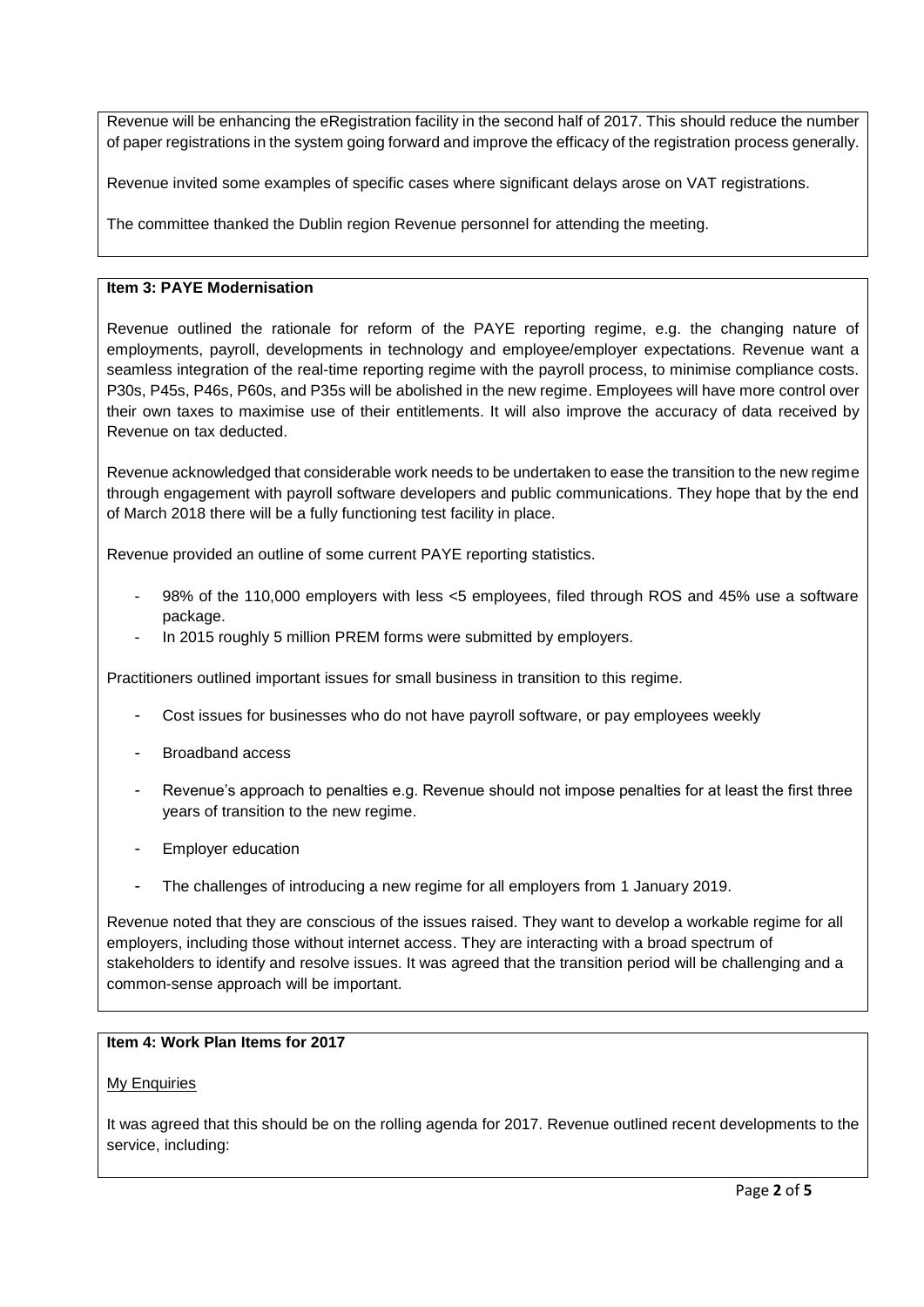- An additional subject line to include a reference number on a query (available from April 2017). If this line is left blank it will pre-populate an enquiry ID.
- Better Navigation on My Enquiries Records
- A confirmation auto response email once a query is submitted telling the sender that there is a 20 day response time (30 days during busy periods).
- TRN/PPSN- These will now feature on the My Enquiries record. The user will be able to search and sort based on the number.
- Work on highlighting tips relevant for agents in the myEnquiries Manual the draft Manual would be circulated to committee members for comment after the meeting.

The committee discussed ways to communicate developments on myEnquiries to the membership of the professional bodies. It was noted that Main TALC will be reviewing how best to disseminate information on TALC developments generally. In relation to turnaround time on queries, specific feedback on practitioners' experiences of MyEnquries would be of assistance in identifying patterns and specific areas for improvement.

# *Revenue Online Service ("ROS") Issues*

ROS Log In updates will be released in April. There will two sub-certs for business authentication purposes. This will not impact the ROS user.

The ROS registration process will be streamlined in June. One letter of correspondence will issue in the post to the taxpayer, once the taxpayer logs into ROS they will be provided with a password by email/text to enable them proceed with the registration process. Security questions will be included in the event the user forgets the password and needs to reset it.

## Debt Collection- Impact of Segmentation

Debt collection is now conducted on a national basis. Non-compliant cases can be now identified much faster and more efficiently. Revenue are pleased with the progress to date on debt collection in the lower tiers of debt cases. A short update on developments will be provided at future meetings.

## Tax Clearance

200,000 electronic tax clearance applications have been received by Revenue to date - 97% of these were processed automatically. The overall feedback on the regime has been positive.

Practitioners outlined experiences where clients' tax clearance was rescinded in circumstances where a spouse's tax affairs were not up to date, even though the couples were separately assessed. A temporary tax clearance was sought in these cases, but was refused. Revenue considered this may be an administrative error. A manual adjustment can be made by Revenue to release an eTC, where a non-business return is outstanding in similar cases.

## CAT Administration

The Collector General's Division will be assuming responsibility for CAT collection issues. Practitioners considered that the CAT form is very difficult to complete, it is not user friendly and a number of ROS CAT issues remain unresolved. Guidance for the farming sector on completing CAT returns would also be welcome. Revenue requested that practitioners send a list of issues in relation to CAT administration and the farming sector with a view to developing guidance. An updated FAQ on CAT form completion was also requested.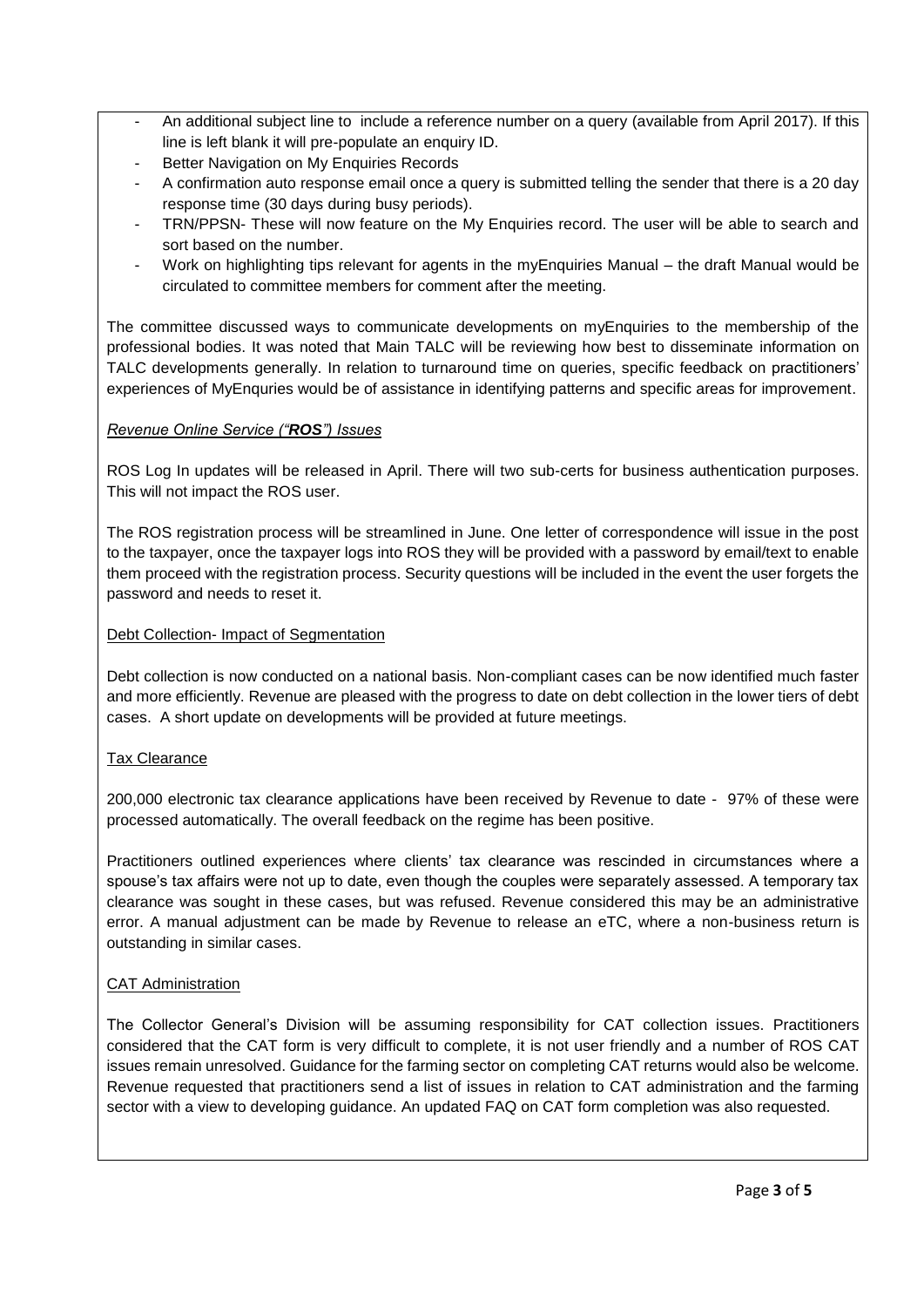# **Item 5: CCAB-I Issues**

### CAT Payments for Accountants

Practitioners referred to the ongoing difficulty for agents in setting up an RDI for CAT. Revenue noted that it is now possible for agents to view payments for CAT. Payments can be made via MyAccount.

Agents are not copied on acknowledgements of CAT returns and payments. Revenue will examine this matter. Revenue expect that by the mid-2018 the statement of account on ROS will record all tax payments made by a taxpayer.

### **Item 6- ITI Matters**

#### Jobs and Pensions- Alternative Access for Agents

Practitioners raised the lack of agent-access to the new Jobs and Pensions service, to register employments and sought that Revenue accept paper Form 12As until agent access is provided. Some Districts have returned paper Form 12A submitted by agents. Revenue noted that in the absence of any alternative, paper Form 12As would be accepted.

### eRegistration and corporates

It is not currently possible for corporates to use the eRegistration service to register a company for tax, as they do not hold a TAIN. Revenue has been examining this issue to identify a solution, and it remains on Revenue's agenda.

## PAYE Online Service

Practitioners noted changes to PAYE services online which limited the facility to add certain tax credits. The services will be updated in June to enable agents add pensions and other tax credits, based on a back year.

#### Help to Buy Scheme

Revenue highlighted published statistics on Help to Buy applications. While applications may have taken time to process on introduction of the scheme, staff and taxpayers have become more familiar with the regime and processing time has improved. Turnaround time on an application is about 5 days, it can be longer if an issue arises. Out of 746 claims, 328 were paid amounting to €5 million. Practitioners noted a prompt turnaround now in most cases.

#### **Item 7- AOB**

Additional questions have been included on the Form 1 for 2016. These are required to fulfil Revenue's obligation to collect information on beneficial ownership of trusts.

ROS Form CT1 for 2017 will be available on 3 April.

New P2C's will be issued shortly which will reflect the budget increases.